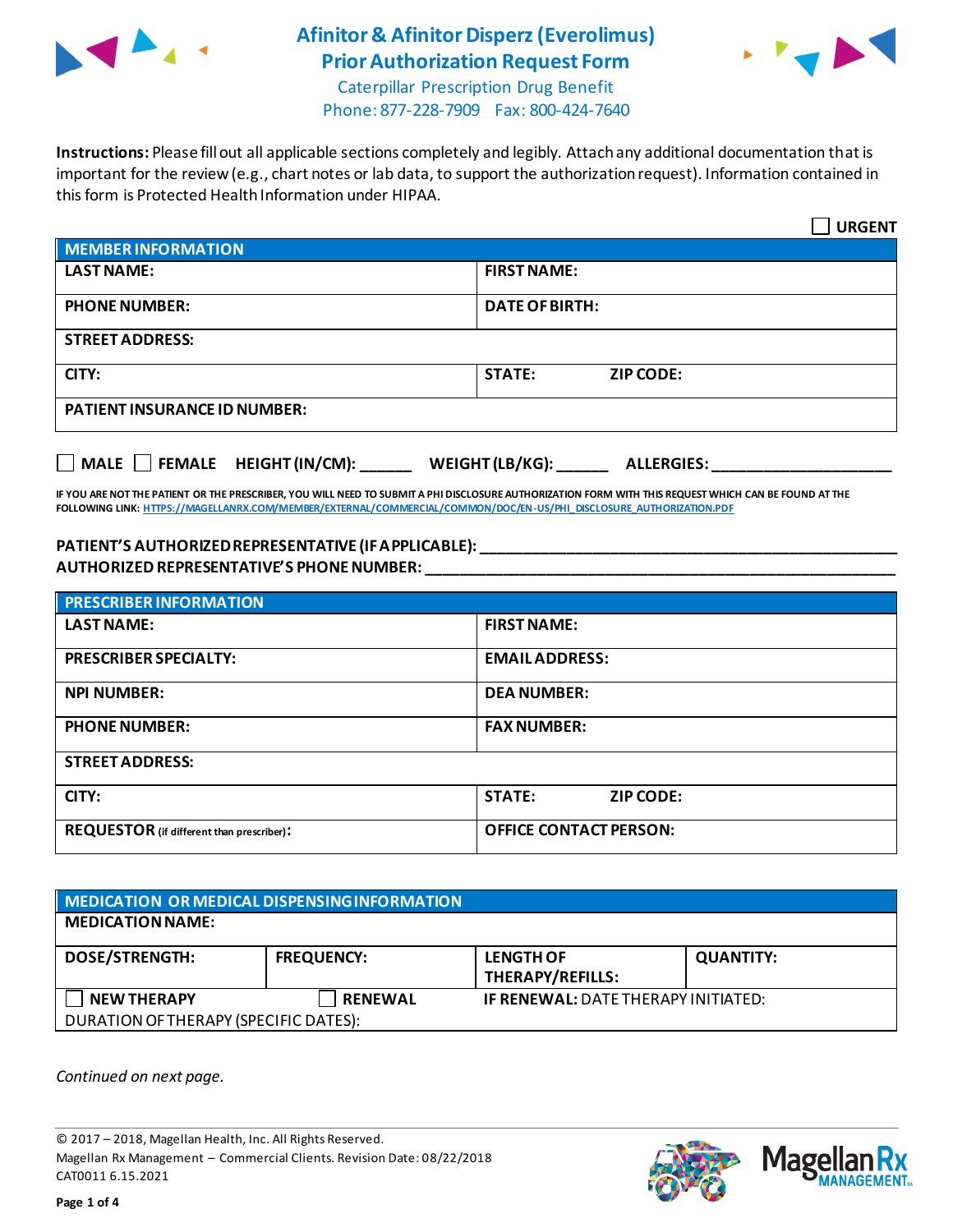

## **Afinitor & Afinitor Disperz(Everolimus) Prior Authorization Request Form**

Caterpillar Prescription Drug Benefit Phone: 877-228-7909 Fax: 800-424-7640



| <b>MEMBER'S LAST NAME:</b>                                                                                                                                                                                                                                                                                                                                                                                                                                                                                                                                                                                        | <b>MEMBER'S FIRST NAME:</b>                                                                                                                                                                                           |                                                       |  |  |
|-------------------------------------------------------------------------------------------------------------------------------------------------------------------------------------------------------------------------------------------------------------------------------------------------------------------------------------------------------------------------------------------------------------------------------------------------------------------------------------------------------------------------------------------------------------------------------------------------------------------|-----------------------------------------------------------------------------------------------------------------------------------------------------------------------------------------------------------------------|-------------------------------------------------------|--|--|
|                                                                                                                                                                                                                                                                                                                                                                                                                                                                                                                                                                                                                   | 1. HAS THE PATIENT TRIED ANY OTHER MEDICATIONS FOR THIS CONDITION?                                                                                                                                                    | <b>NO</b><br>YES (if yes, complete below)             |  |  |
| <b>MEDICATION/THERAPY (SPECIFY</b><br>DRUG NAME AND DOSAGE):                                                                                                                                                                                                                                                                                                                                                                                                                                                                                                                                                      | <b>DURATION OF THERAPY (SPECIFY</b><br>DATES):                                                                                                                                                                        | <b>RESPONSE/REASON FOR</b><br><b>FAILURE/ALLERGY:</b> |  |  |
| <b>2. LIST DIAGNOSES:</b>                                                                                                                                                                                                                                                                                                                                                                                                                                                                                                                                                                                         |                                                                                                                                                                                                                       | <b>ICD-10:</b>                                        |  |  |
| □ Advanced neuroendocrine tumors of pancreatic origin*<br>$\Box$ Advanced renal cell carcinoma*<br>$\square$ Renal angiomyolipoma with tuberous sclerosis complex (TSC) $^*$<br>□ Subependymal giant cell astrocytoma (SEGA)*<br>$\square$ Tuberous sclerosis complex (TSC) associated partial-onset seizures*<br>□ Other diagnosis*: _________________________ ICD-10 Code(s): __________                                                                                                                                                                                                                        |                                                                                                                                                                                                                       |                                                       |  |  |
| *Please provide documentation.                                                                                                                                                                                                                                                                                                                                                                                                                                                                                                                                                                                    |                                                                                                                                                                                                                       |                                                       |  |  |
| PRIOR AUTHORIZATION.                                                                                                                                                                                                                                                                                                                                                                                                                                                                                                                                                                                              | 3. REQUIRED CLINICAL INFORMATION: PLEASE PROVIDE ALL RELEVANT CLINICAL INFORMATION TO SUPPORT A<br>Is this drug being prescribed to this patient as part of a treatment regimen specified within a sponsored clinical |                                                       |  |  |
| trial? $\square$ Yes $\square$ No<br>For initial requests, please answer the following:<br>For advanced neuroendocrine tumors of pancreatic origin, answer the following:<br>Is the tumor unresectable, locally advanced or metastatic? $\Box$ Yes $\Box$ No<br>For advanced renal cell carcinoma, answer the following:<br>Does the patient have a diagnosis of advanced renal cell carcinoma defined as greater than or equal to stage T3a<br>based on the American Society System?* □ Yes □ No<br>Has the patient tried and failed Nexavar, Sutent, or Votrient?* □ Yes □ No<br>*Please provide documentation. |                                                                                                                                                                                                                       |                                                       |  |  |
| in length?* $\Box$ Yes $\Box$ No<br>*Please provide documentation.                                                                                                                                                                                                                                                                                                                                                                                                                                                                                                                                                | For renal angiomyolipoma with tuberous sclerosis complex (TSC), answer the following:<br>Does the patient have documented tuberous sclerosis and renal angiomyolipoma(s) greater than or equal to 3 cm                |                                                       |  |  |
| For subependymal giant cell astrocytoma (SEGA), answer the following:<br>Is SEGA associated with tuberous sclerosis (TS)?* $\Box$ Yes $\Box$ No<br>*Please provide documentation.                                                                                                                                                                                                                                                                                                                                                                                                                                 |                                                                                                                                                                                                                       |                                                       |  |  |
| Is the patient a candidate for curative surgical resection? $\Box$ Yes $\Box$ No                                                                                                                                                                                                                                                                                                                                                                                                                                                                                                                                  |                                                                                                                                                                                                                       |                                                       |  |  |
| $\Box$ Yes $\Box$ No                                                                                                                                                                                                                                                                                                                                                                                                                                                                                                                                                                                              | For tuberous sclerosis complex (TSC) associated partial-onset seizures, answer the following:<br>Does the patient have a confirmed diagnosis of tuberous sclerosis complex with treatment-resistant epilepsy?         |                                                       |  |  |





<sup>© 2017</sup> – 2018, Magellan Health, Inc. All Rights Reserved. Magellan Rx Management – Commercial Clients. Revision Date: 08/22/2018 CAT0011 6.15.2021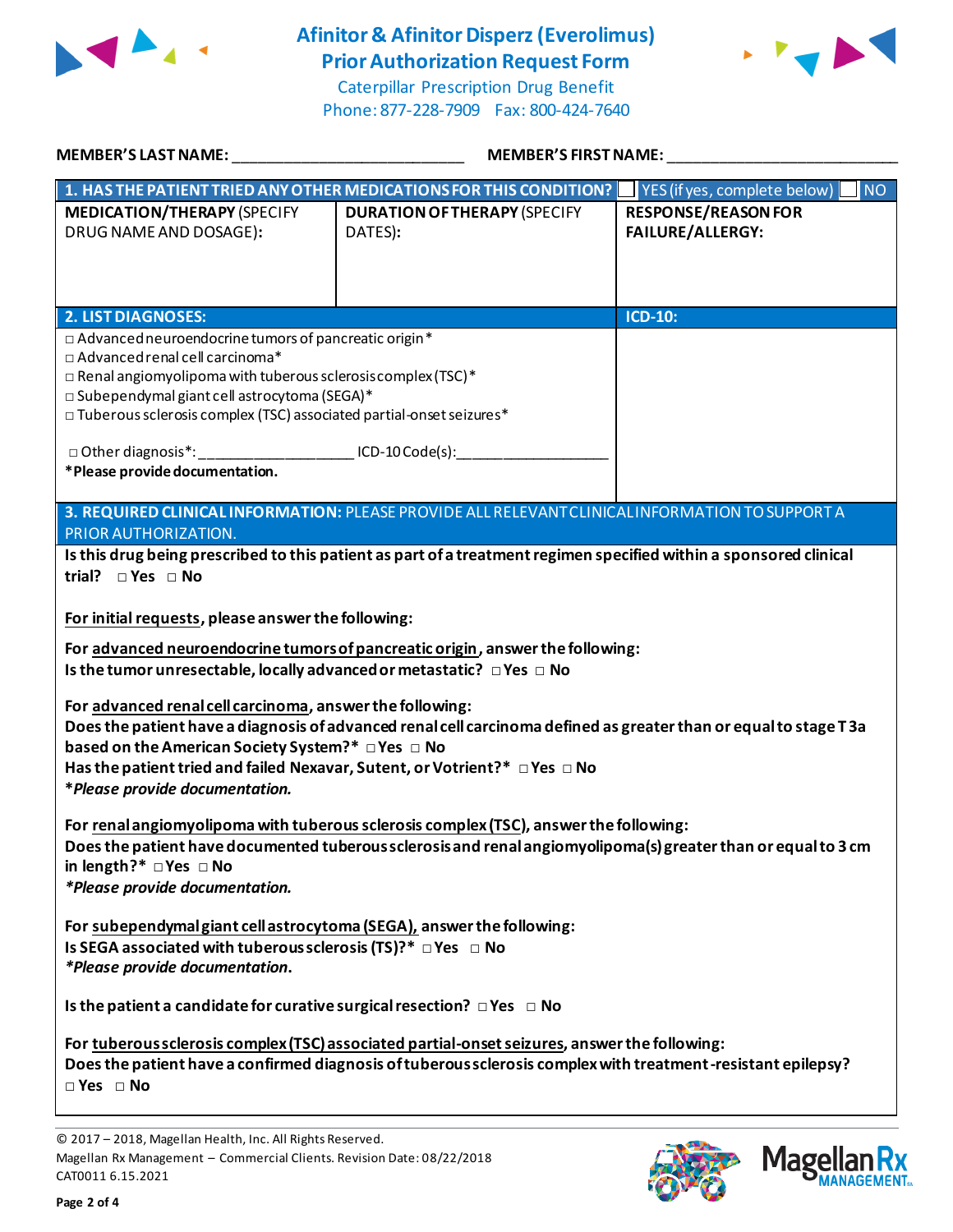

Phone: 877-228-7909 Fax: 800-424-7640



**MEMBER'S LAST NAME:** \_\_\_\_\_\_\_\_\_\_\_\_\_\_\_\_\_\_\_\_\_\_\_\_\_\_\_ **MEMBER'S FIRST NAME:** \_\_\_\_\_\_\_\_\_\_\_\_\_\_\_\_\_\_\_\_\_\_\_\_\_\_\_

| Does the patient currently take up to three other antiepileptic agents, as corroborated in submitted chart notes?*<br>$\Box$ Yes $\Box$ No<br>*Please prove documentation (i.e., chart notes).                                                                                                                                                                                                                                                                                                                                                                          |
|-------------------------------------------------------------------------------------------------------------------------------------------------------------------------------------------------------------------------------------------------------------------------------------------------------------------------------------------------------------------------------------------------------------------------------------------------------------------------------------------------------------------------------------------------------------------------|
| Will Afinitor/Afinitor Disperz be used as a single-agent anti-epileptic therapy? $\Box$ Yes $\Box$ No<br>Has the patient had an episode of status epilepticus within the past 12 months? $\Box$ Yes $\Box$ No                                                                                                                                                                                                                                                                                                                                                           |
| Renewal requests, please answer the following:                                                                                                                                                                                                                                                                                                                                                                                                                                                                                                                          |
| For advanced neuroendocrine tumors of pancreatic origin, answer the following:<br>Is patient continuing to respond to therapy? $\Box$ Yes $\Box$ No *Please provide documentation.                                                                                                                                                                                                                                                                                                                                                                                      |
| For advanced renal cell carcinoma, answer the following:<br>Is patient continuing to respond to therapy? $\Box$ Yes $\Box$ No *Please provide documentation.                                                                                                                                                                                                                                                                                                                                                                                                            |
| For renal angiomyolipoma with tuberous sclerosis complex (TSC):<br>Have there been any new developments of angiomyolipoma lesions that are greater than or equal to 1cm?<br>$\square$ Yes $\square$ No<br>Has the patient's angiomyolipoma volume decreased by $\geq$ 50% since initiating Afinitor therapy?* $\Box$ Yes $\Box$ No<br>Has the patient's kidney volume increased by more than 20%?* $\Box$ Yes $\Box$ No<br>Has there been any angiomyolipoma related bleeding greater than or equal to Grade 2?* $\Box$ Yes $\Box$ No<br>*Please provide documentation. |
| For subependymal giant cell astrocytoma (SEGA), answer the following:<br>Is patient continuing to respond to therapy? $\Box$ Yes $\Box$ No *Please provide documentation.                                                                                                                                                                                                                                                                                                                                                                                               |
| For tuberous sclerosis complex (TSC) associated partial-onset seizures, answer the following:<br>Is patient continuing to respond to therapy? $\Box$ Yes $\Box$ No *Please provide documentation.                                                                                                                                                                                                                                                                                                                                                                       |
| Are there any other comments, diagnoses, symptoms, medications tried or failed, and/or any other information the<br>physician feels is important to this review?                                                                                                                                                                                                                                                                                                                                                                                                        |
| Please note: Not all drugs/diagnosis are covered on all plans. This request may be denied unless all required<br>information is received.                                                                                                                                                                                                                                                                                                                                                                                                                               |
| ATTESTATION: I attest the information provided is true and accurate to the best of my knowledge. I understand that<br>the Health Plan, insurer, Medical Group or its designees may perform a routine audit and request the medical<br>information necessary to verify the accuracy of the information reported on this form.                                                                                                                                                                                                                                            |
| Prescriber Signature or Electronic I.D. Verification: __________________________<br>Date:                                                                                                                                                                                                                                                                                                                                                                                                                                                                               |
| CONFIDENTIALITY NOTICE: The documents accompanying this transmission contain confidential health information that is legally privileged. If<br>you are not the intended recipient, you are hereby notified that any disclosure, copying, distribution, or action taken in re liance on the contents<br>of these documents is strictly prohibited. If you have received this information in error, please notify the sender immediately (via return FAX)                                                                                                                 |

© 2017 – 2018, Magellan Health, Inc. All Rights Reserved. Magellan Rx Management – Commercial Clients. Revision Date: 08/22/2018

and arrange for the return or destruction of these documents.



CAT0011 6.15.2021